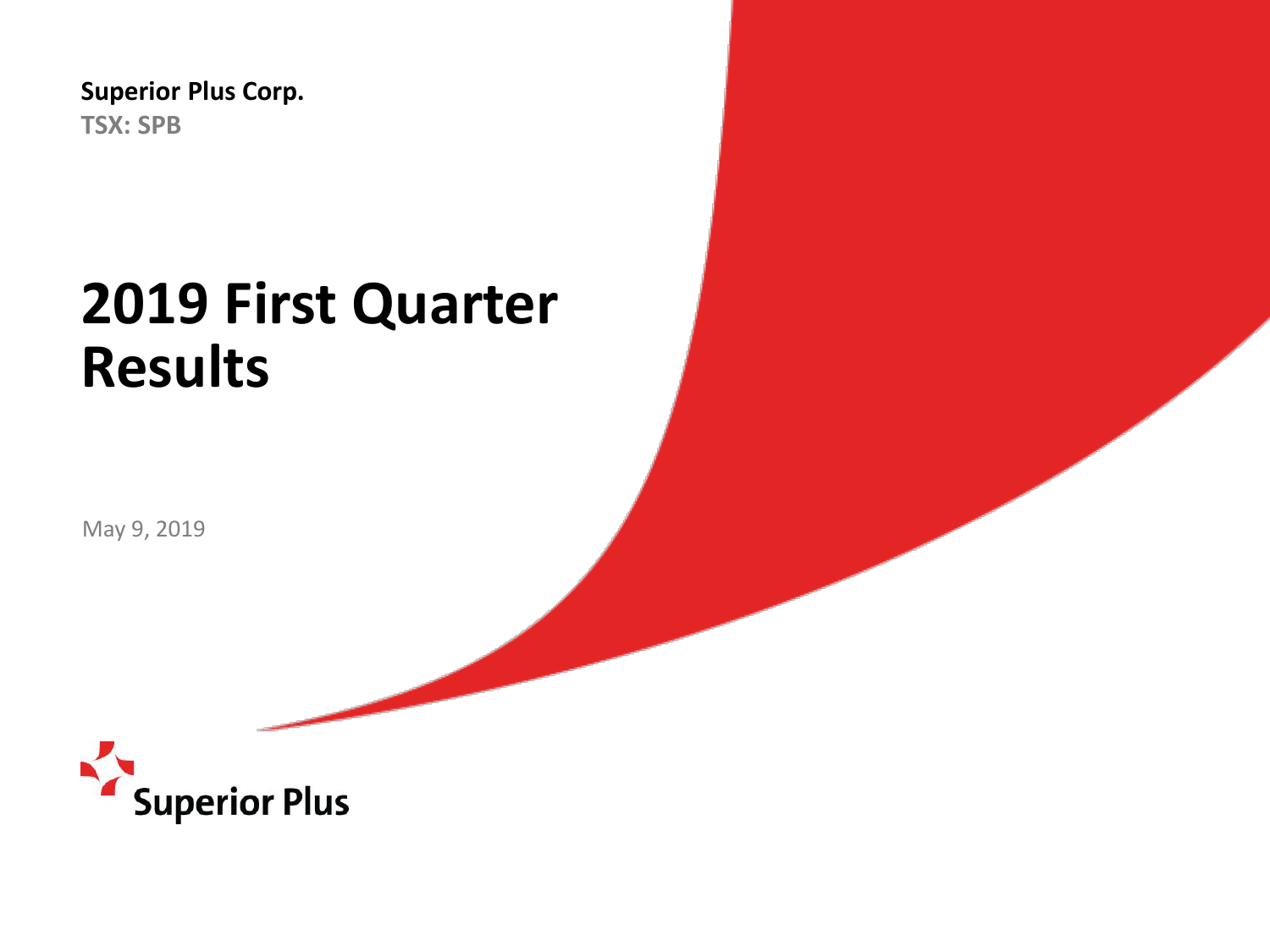## Forward-Looking Statements and Information

Certain information included herein is forward-looking information within the meaning of applicable Canadian securities laws. Forward-looking information may include statements regarding the objectives, business strategies to achieve those objectives, expected financial results (including those in the area of risk management), economic or market conditions, and the outlook of or involving Superior, Superior LP and its businesses. Such information is typically identified by words such as "anticipate", "believe", "continue", "estimate", "expect", "plan", "forecast", "future", "outlook, "guidance", "may", "project", "should", "strategy", "target", "will" or similar expressions suggesting future outcomes.

Forward-looking information in this document includes: future financial position, consolidated and business segment outlooks, expected Adjusted EBITDA, anticipated impact of IFRS 16 on leverage, expected senior debt to Credit Facility EBITDA ratio, business strategy and objectives, development plans and programs, potential directional impact s of macro scenarios on adjusted EBITDA, electricity costs, exchange rates, expected synergies from the integration of Canwest, EBITDA and synergies associated with the NGL acquisition and timing of expected synergies. Additional forward-looking information in this document includes achievement of Evolution 2020 initiatives, which assumes no material divestitures of existing businesses and is based on non-organic growth through acquisitions (including synergies) estimated to contribute approximately \$10 million to \$70 million in EBITDA; organic growth initiatives throughout all divisions to 2020 anticipated to provide approximately \$30 million to \$50 million in EBITDA, representing a 3-5% compound annual growth rate to 2020; and the anticipated recovery in the chlor-alkali sector within the Specialty Chemicals division anticipated to provide \$10 million to \$30 million in incremental EBITDA to 2020 EBITDA from operations. The Evolution 2020 initiatives also assume U.S. Propane Distribution grows by over \$160 million which includes the addition of normalized EBITDA of NGL Propane and anticipated run-rate synergies from NGL Propane.

Forward-looking information is provided for the purpose of providing information about management's expectations and plans about the future and may not be appropriate for other purposes. Forward-looking information herein is based on various assumptions and expectations that Superior believes are reasonable in the circumstances. No assurance can be given that these assumptions and expectations will prove to be correct. Those assumptions and expectations are based on information currently available to Superior, including information obtained from third party industry analysts and other third party sources, and the historic performance of Superior's businesses. Such assumptions include anticipated financial performance, current business and economic trends, the amount of future dividends paid by Superior, business prospects, utilization of tax basis, regulatory developments, currency, exchange and interest rates, future commodity prices relating to the oil and gas industry, future oil rig activity levels, trading data, cost estimates, our ability to obtain financing on acceptable terms, the assumptions set forth under the "Financial Outlook" sections of our MD&A. The forward looking information is also subject to the risks and uncertainties set forth below.

By its very nature, forward-looking information involves numerous assumptions, risks and uncertainties, both general and specific. Should one or more of these risks and uncertainties materialize or should underlying assumptions prove incorrect, as many important factors are beyond our control, Superior's or Superior LP's actual performance and financial results may vary materially from those estimates and intentions contemplated, expressed or implied in the forward-looking information. These risks and uncertainties include incorrect assessments of value when making acquisitions, increases in debt service charges, the loss of key personnel, fluctuations in foreign currency and exchange rates, inadequate insurance coverage, liability for cash taxes, counterparty risk, compliance with environmental laws and regulations, reduced customer demand, operational risks involving our facilities, force majeure, labour relations matters, our ability to access external sources of debt and equity capital, and the risks identified in (i) our MD&A under the heading "Risk Factors" and (ii) Superior's most recent Annual Information Form. The preceding list of assumptions, risks and uncertainties is not exhaustive.

When relying on our forward-looking information to make decisions with respect to Superior, investors and others should carefully consider the preceding factors, other uncertainties and potential events. Any forward-looking information is provided as of the date of this document and, except as required by law, neither Superior nor Superior LP undertakes to update or revise such information to reflect new information, subsequent or otherwise. For the reasons set forth above, investors should not place undue reliance on forward-looking information. All figures shown in Canadian Dollars ("CAD") unless otherwise stated.

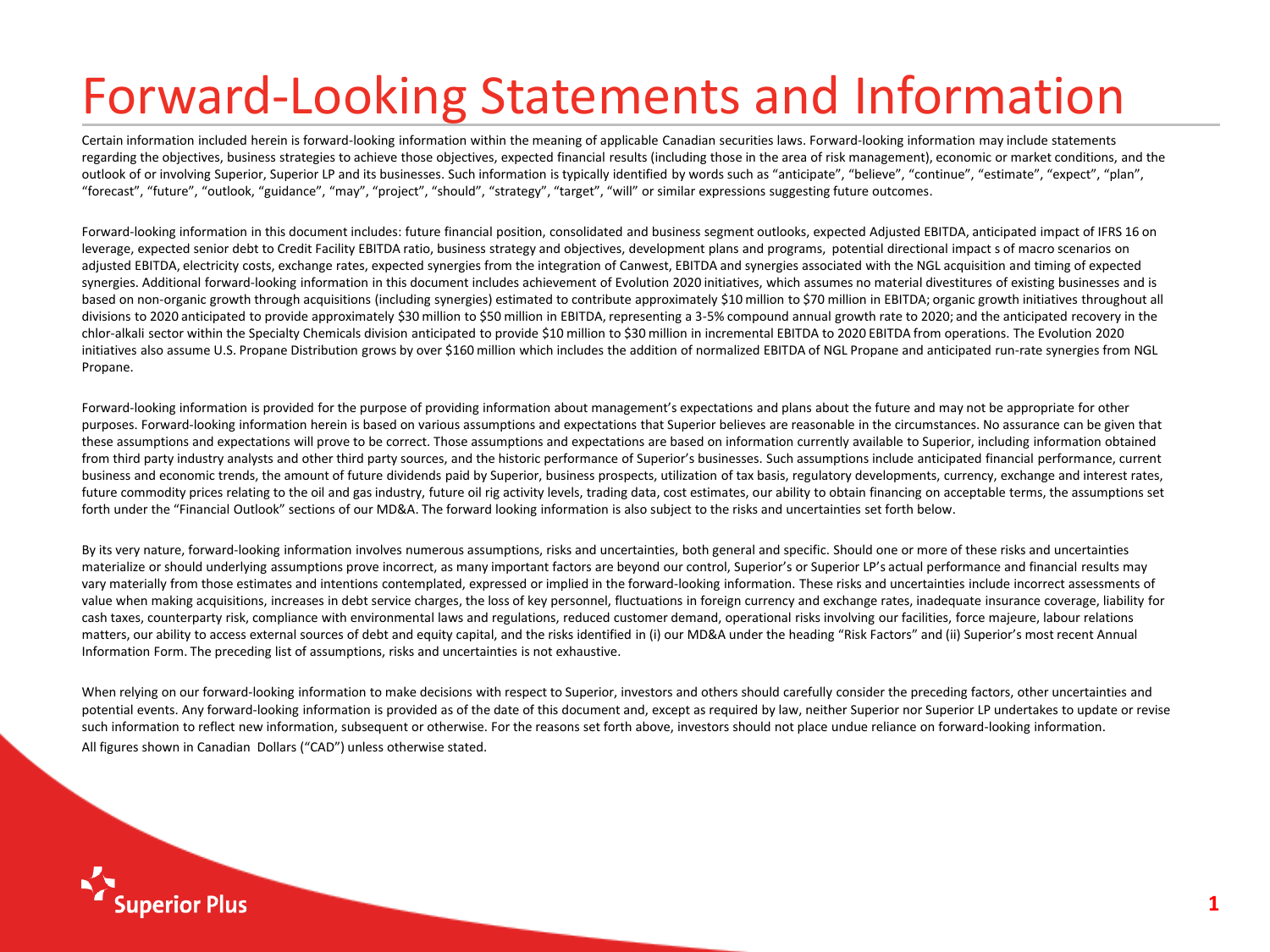### Record Q1 2019 Results

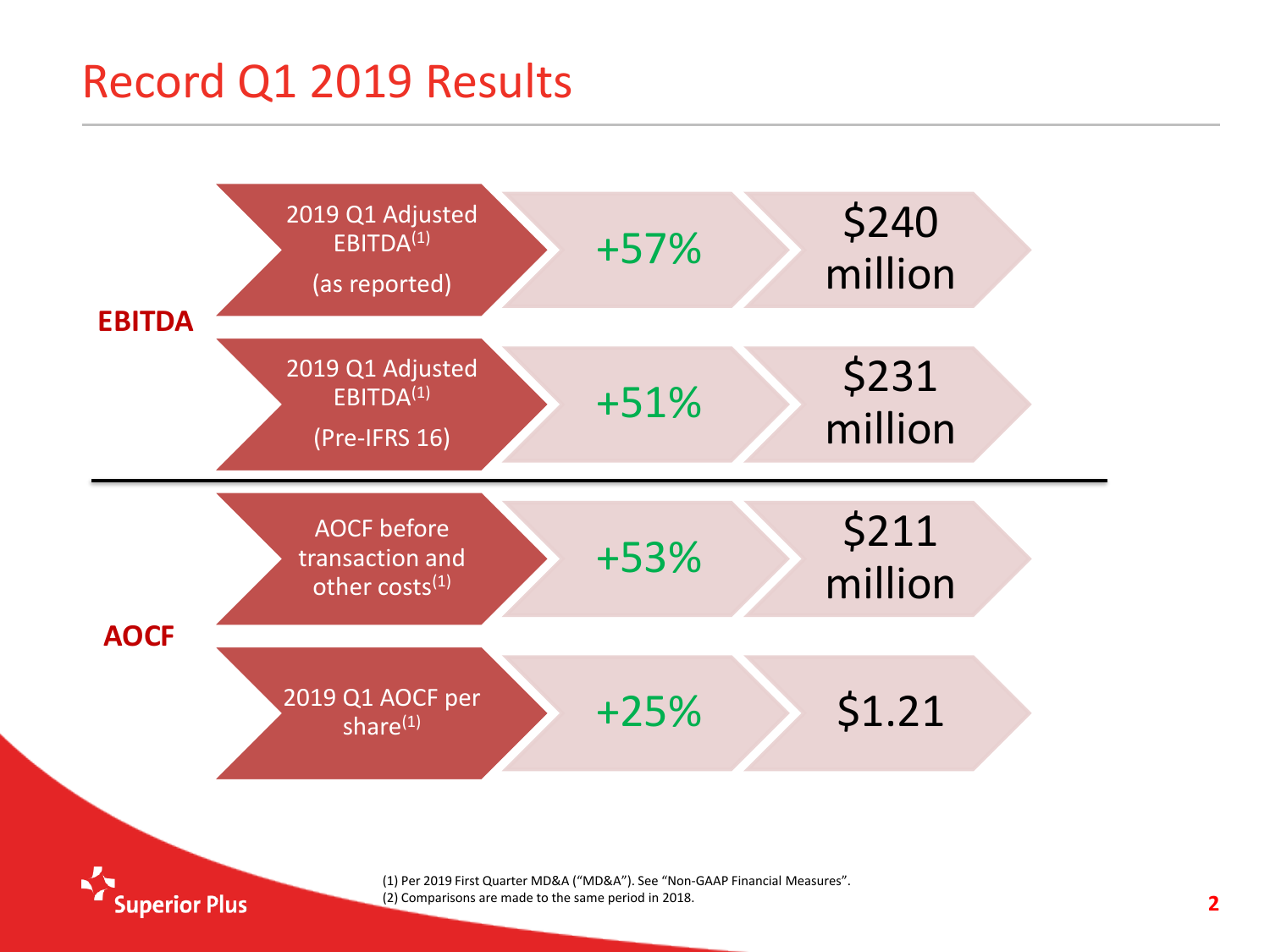### Q1 2019 vs Q1 2018 - Adjusted EBITDA Bridge





(1) Corporate Costs & FX includes realized gains or losses on FX hedging contracts.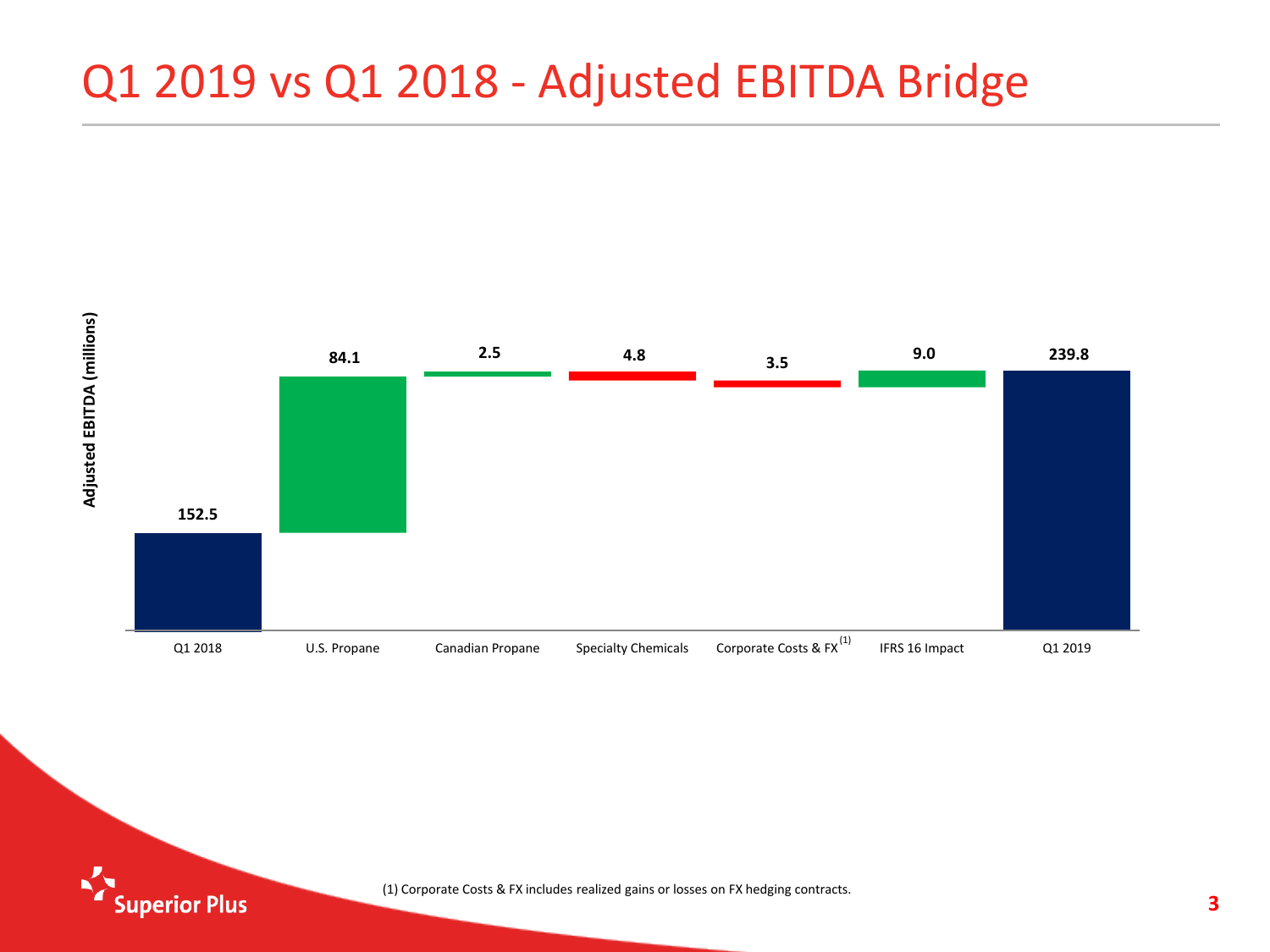## Q1 2019 Financial & Operational Performance



### **Canadian Propane U.S. Propane**

- \$84.3 million in EBITDA from Operations (\$82.3 million pre-IFRS 16).
- Increase in wholesale volumes due to UPE acquisition.
- Lower average margins due to increased wholesale propane volumes in California.
- Retail margins, which exclude wholesale, were higher.

uperior Plus



- \$125.4 million in EBITDA from Operations (\$124.7 million pre-IFRS 16).
- Increase in residential volumes due to NGL acquisition and tuck-ins.
- Increase in average unit margins due to higher residential volumes and less wholesale distillate volumes.
- \$5.7 million in synergies realized on NGL acquisition in the first quarter, tracking ahead of expectations.



### **Specialty Chemicals**

- \$39.6 million in EBITDA from Operations (\$33.2 million pre-IFRS 16).
- Modestly lower volumes in sodium chlorate and chloralkali.
- Higher sales prices in sodium chlorate and chlor-alkai.
- Gross profit lower due to higher electricity costs at North American plants.

**4**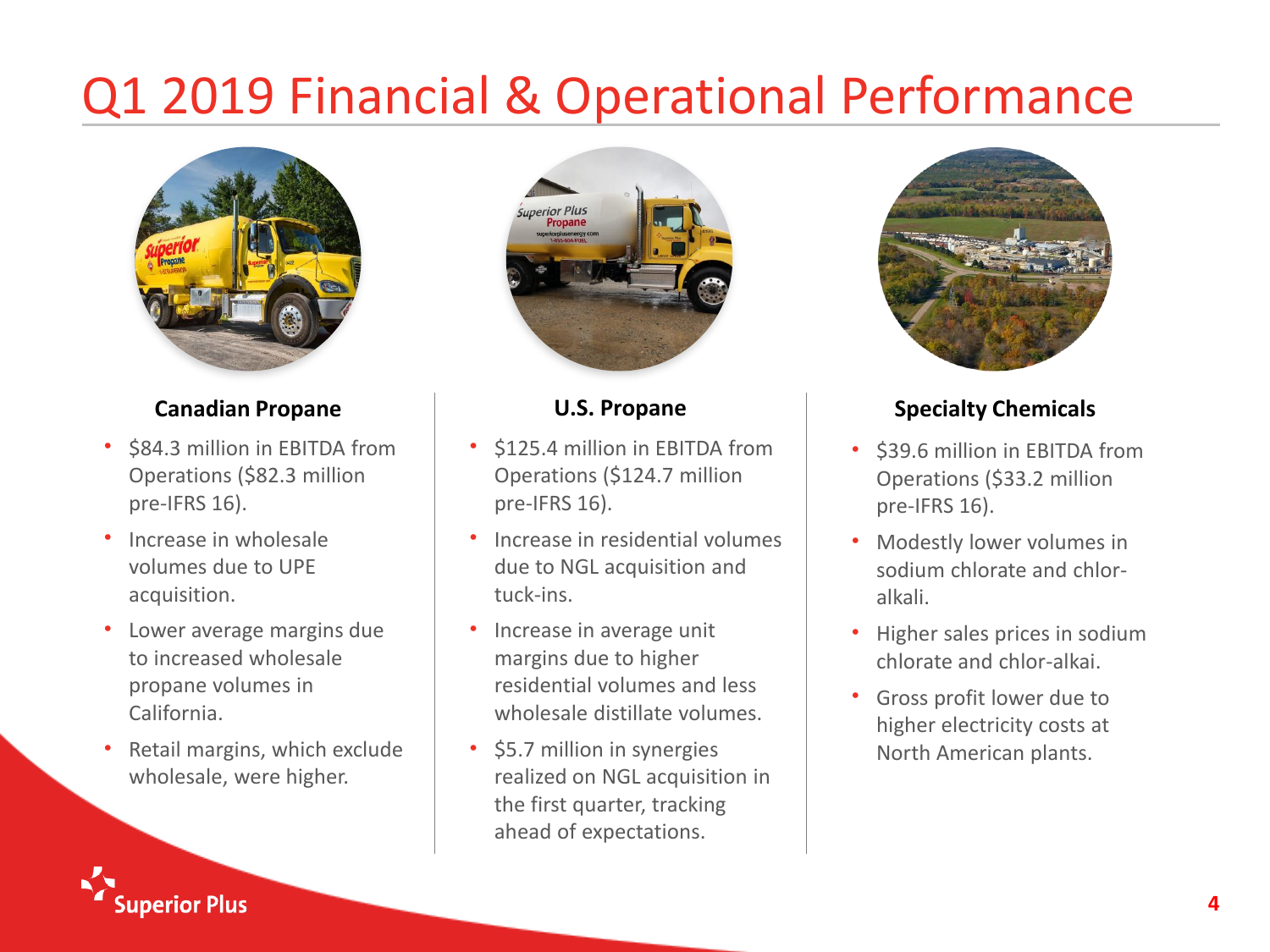# 2019 Adjusted EBITDA Guidance and Leverage

• 2019 Adjusted EBITDA guidance increased to \$490.0M-\$530.0M to reflect the impact of a favourable first quarter and the impact of IFRS 16.

| Guidance                                                 | 2019 - Updated      | 2019 - Previous     |
|----------------------------------------------------------|---------------------|---------------------|
| Adjusted EBITDA Guidance <sup>(1)(2)</sup>               | \$490-\$530 million | \$445-\$495 million |
| Senior Debt to Credit Facility EBITDA <sup>(1)</sup> (2) | $3.6X - 4.0X$       | $3.6X - 4.0X$       |

• The adoption of IFRS 16 results in an increase of 0.1x to leverage.

(1) Per MD&A. See "Non-GAAP Financial Measures". (2) See "Forward-Looking Statements and Information".



**5**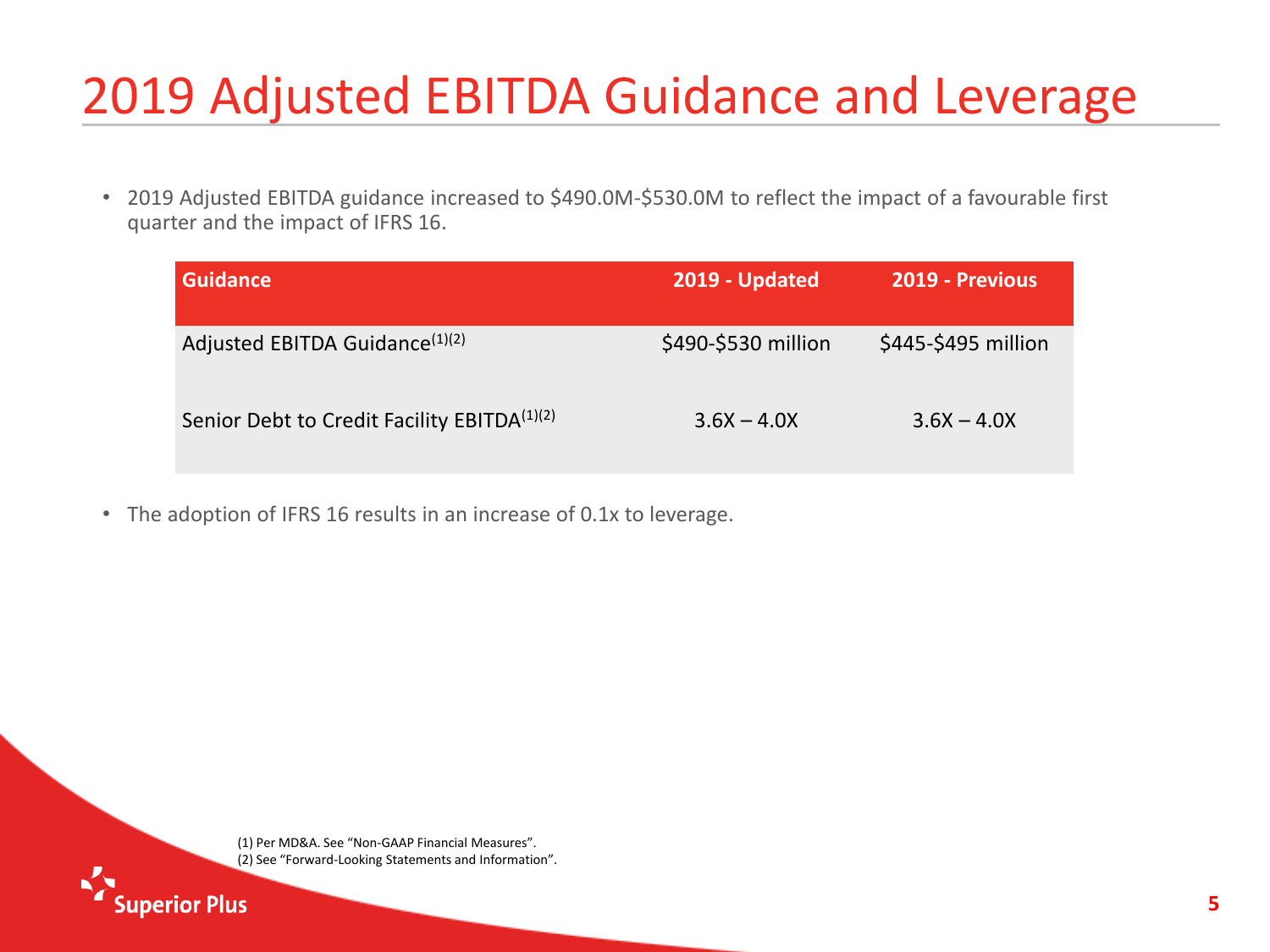## Potential Impacts to Adjusted EBITDA Guidance<sup>(1)(2)</sup>

| <b>Potential Macro Scenario</b>                                      | <b>Directional Impact on</b><br><b>Adjusted EBITDA(1)(2)</b> |
|----------------------------------------------------------------------|--------------------------------------------------------------|
| Warmer than normal weather in Q4 2019                                |                                                              |
| Colder than normal weather in Q4 2019                                |                                                              |
| Weaker caustic soda pricing for balance of year                      |                                                              |
| Weaker HCI volumes and pricing for balance of year                   |                                                              |
| Recovery in caustic soda pricing in Q2 2019                          |                                                              |
| Increased oil and gas activity in Western Canada for balance of year |                                                              |
| Tuck-in acquisitions                                                 |                                                              |

(1) Per MD&A. See "Non-GAAP Financial Measures". (2) See "Forward-Looking Statements and Information".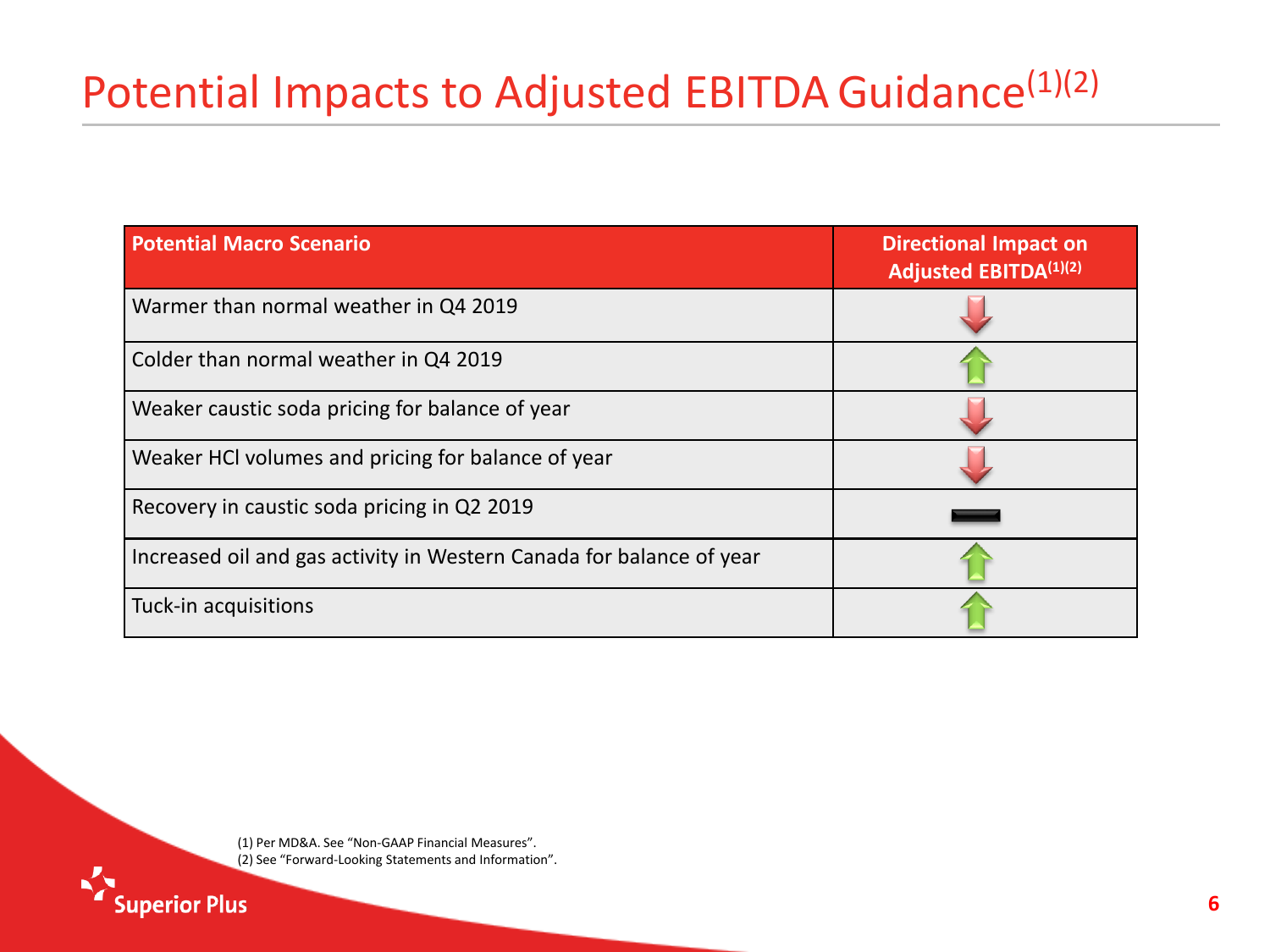### **Superior Plus Corp.**

**TSX: SPB**

# **Q&A**